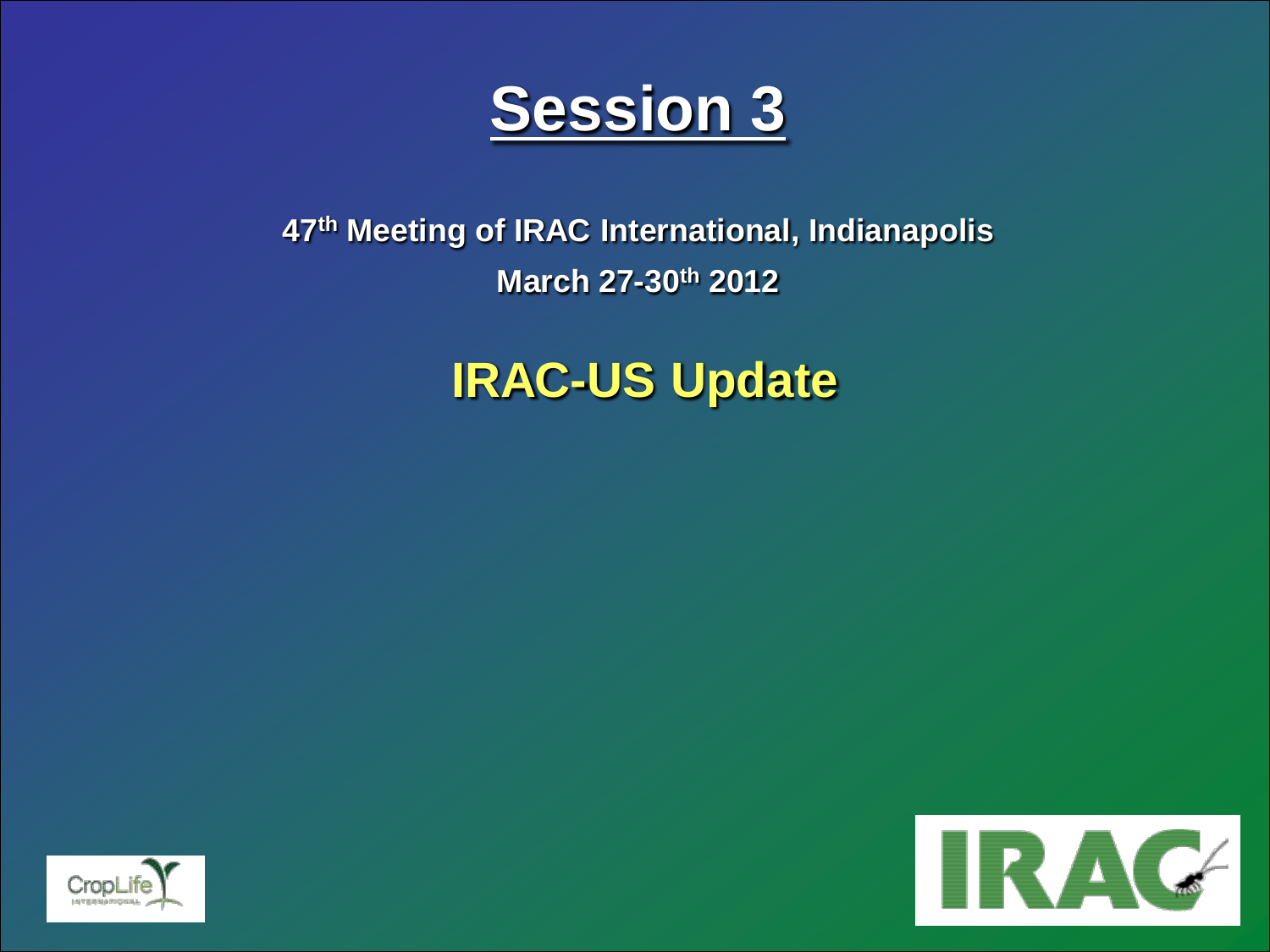

- **Insecticide Resistance Action Committee**
	- Sponsored symposium: "Insecticide Mixtures: IRM, **Science, Scope, Solutions and Rationale"**
	- **Industry, academic and other stakeholders represented**
	- **Included IRAC statement on mixtures**
	- **Preparing summary paper for use in IRAC communication and possible publication (C. Staetz)**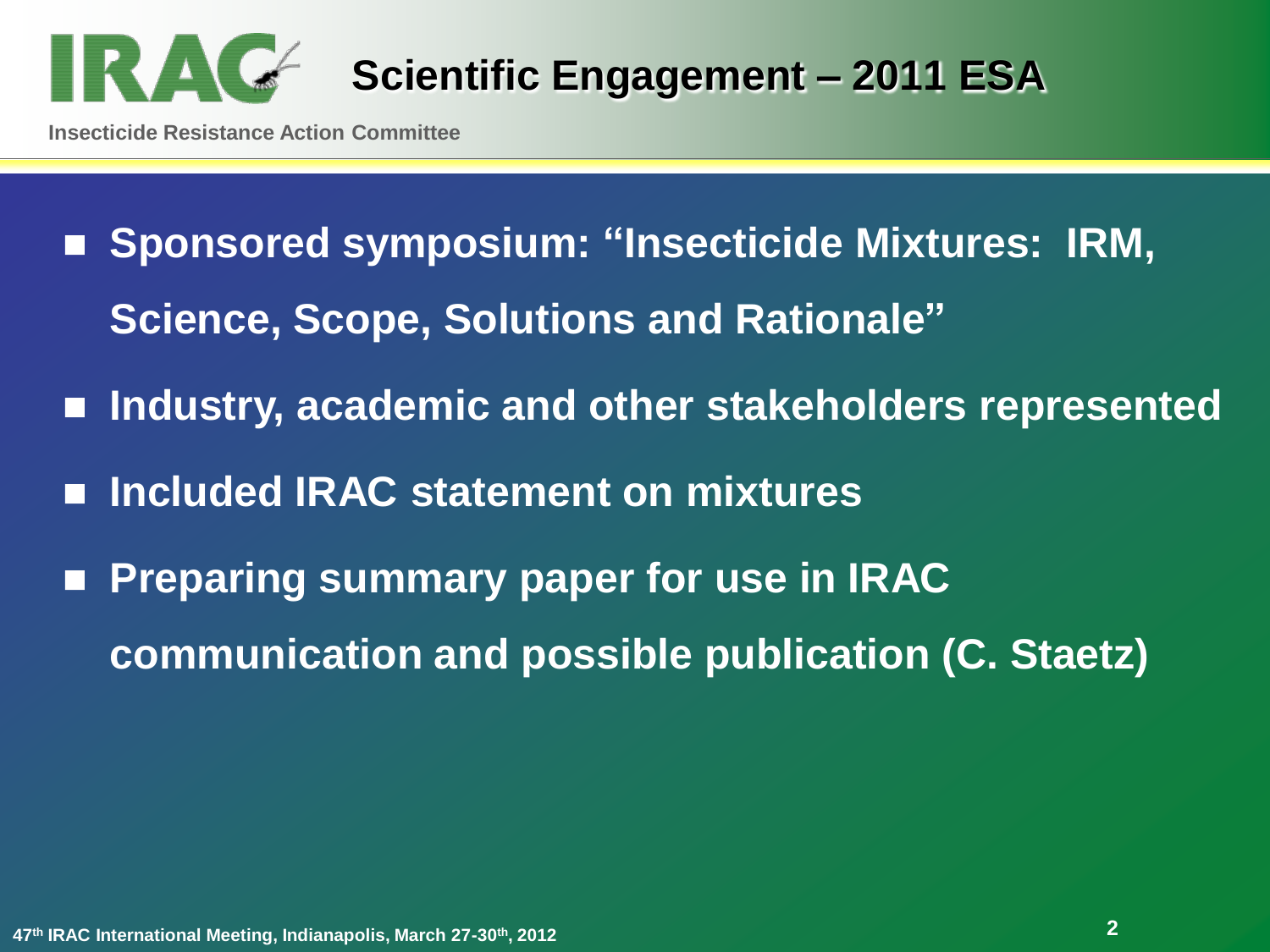

- Sponsored PIE Section symposium: "Do crises drive **innovation? Insect Resistance Management: Proactive or Reactive?"**
- Review global and U.S. examples of both proactive and **reactive resistance management programs and explore the reasons for their success or failure**
	- **Asian Citrus Psyllid; Codling Moth; Corn Rootworm; Colorado Potato Beetle; cross-crop Bt Management; Diamondback Moth; Pollen Beetle; Thrips; Ornamentals; Diamides**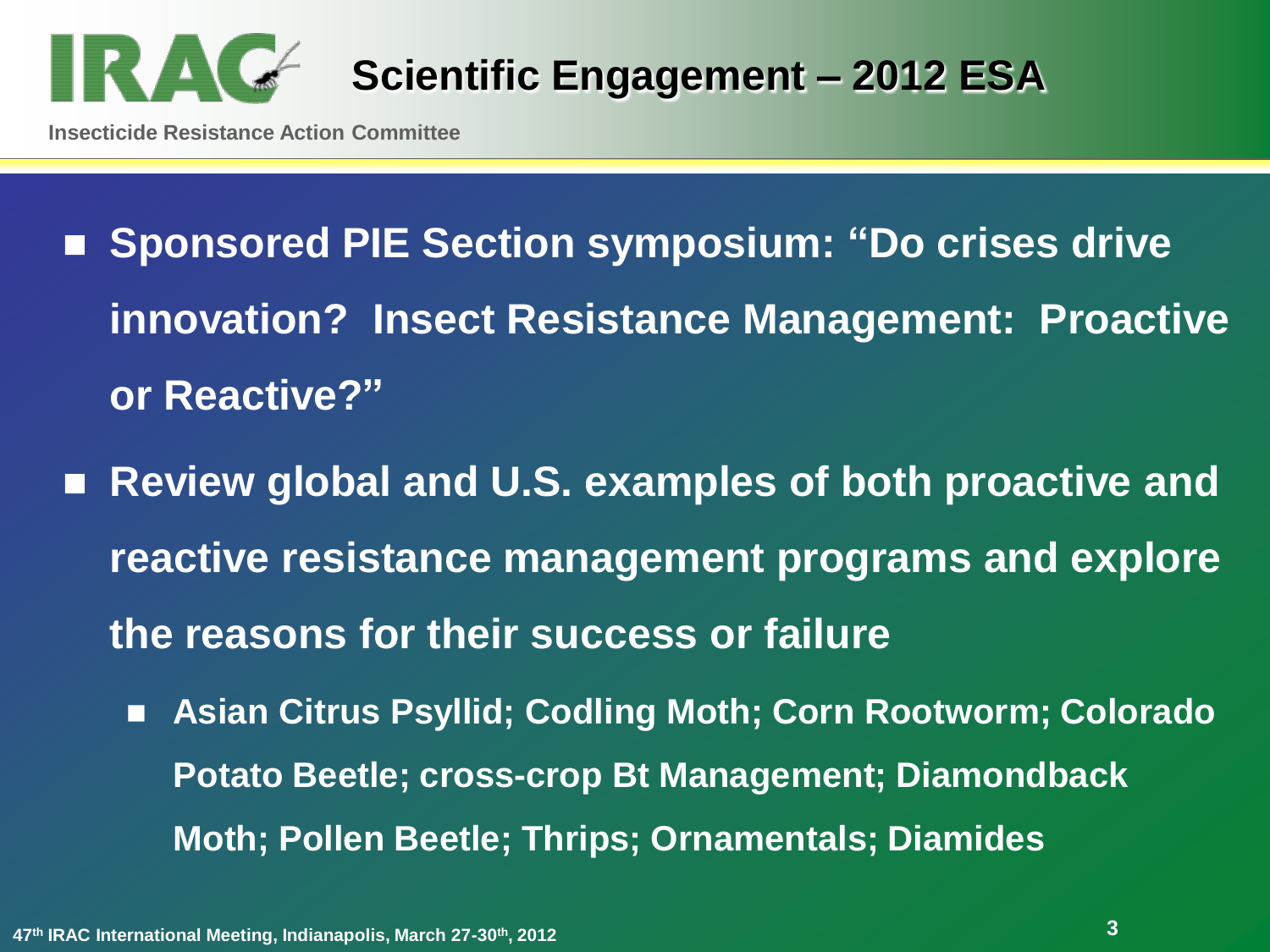

- Round-table discussion: "identify topics of research **and/or extension proposals that merit … funding. "**
	- **Eileen Buss - Chinch bug resistance detection and management in turf. Use of rotations, mixtures, …**
	- Phil Stansly Area-wide Management as an IRM tool. Surveys **of Asian Citrus Psyllid susceptibility based on programs used.**
	- **George Kennedy, John Palumbo - Application techniques & crop type. Residual activity of diamides and IRM implications.**
	- **Greg Krawczyk - Overwintering changes in Colorado potato beetle, Oriental fruit moth, and Lygus bug susceptibility.**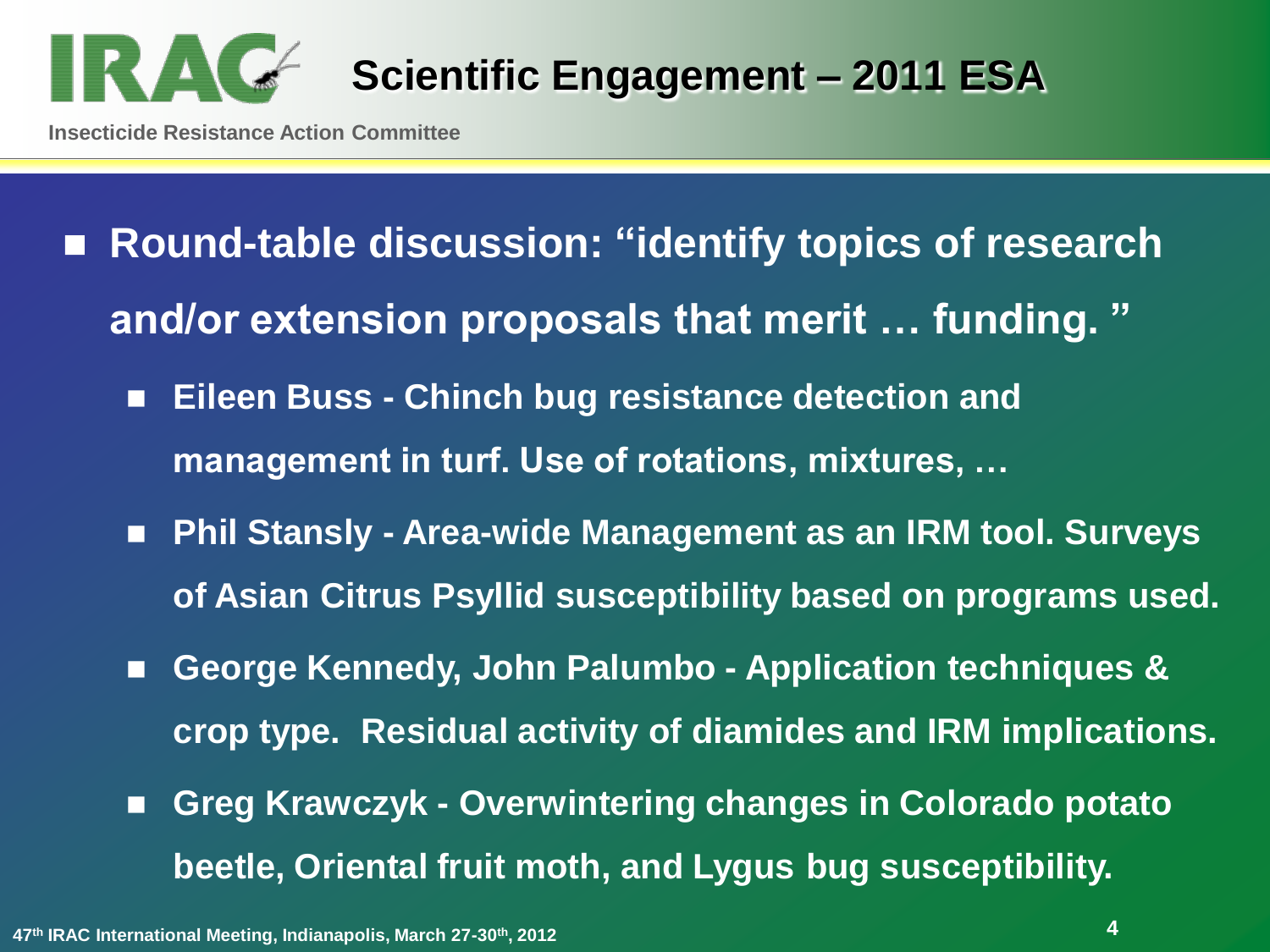

**Regulatory Outreach**

- Continuing discussions with EPA on common **educational interests**
	- **Provided requested information on insect resistance management priorities**
	- **Using ESA liaison to facilitate communication**
- Weed resistance/HRAC remains the primary focus for **EPA in this area**
- Still no expectation of more formal involvement of EPA **in IRM (outside Biotech)**